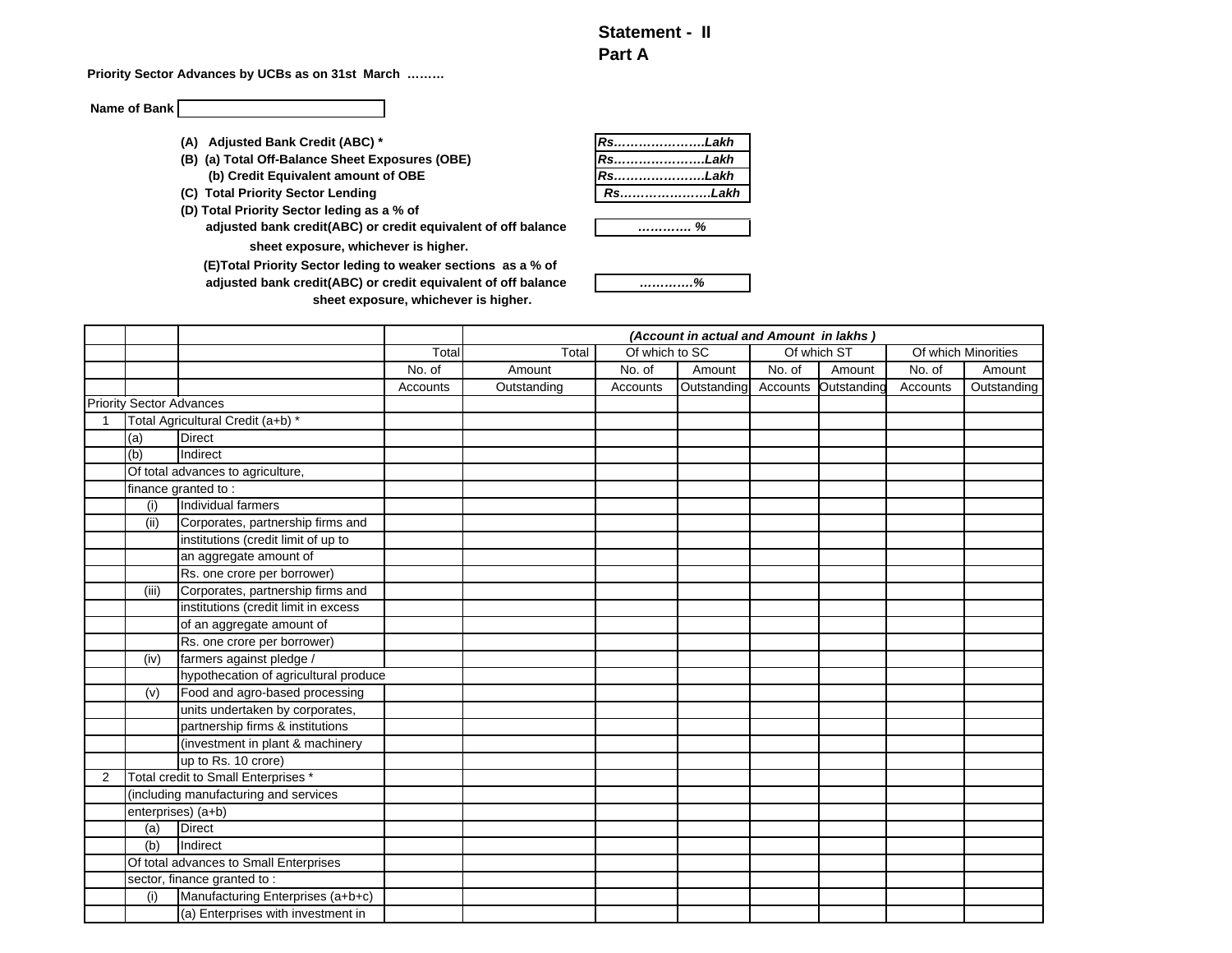|                |                     | P & M up to Rs. 5 lakh                  |  |  |  |  |
|----------------|---------------------|-----------------------------------------|--|--|--|--|
|                |                     | (b) Enterprises with investment         |  |  |  |  |
|                |                     | P & M between Rs. 5 lakh                |  |  |  |  |
|                |                     | and Rs. 25 lakh                         |  |  |  |  |
|                |                     | (c) Enterprises with investment in      |  |  |  |  |
|                |                     | P & M between Rs. 25 lakh               |  |  |  |  |
|                |                     | and Rs. 5 crore                         |  |  |  |  |
|                | (ii)                | Service Enterprises (a+b+c)             |  |  |  |  |
|                |                     | (a) Enterprises with investment in      |  |  |  |  |
|                |                     | equipment up to Rs. 2 lakh              |  |  |  |  |
|                |                     | (b) Enterprises with investment in      |  |  |  |  |
|                |                     | equipment between Rs. 2 lakh            |  |  |  |  |
|                |                     | and Rs.10 lakh                          |  |  |  |  |
|                |                     | (c) Enterprises with investment in      |  |  |  |  |
|                |                     | equipment between Rs. 10 lakh           |  |  |  |  |
|                |                     | and Rs.2 crore                          |  |  |  |  |
|                | (iii)               | Advances granted to units in the        |  |  |  |  |
|                |                     | Khadi and Village Industries            |  |  |  |  |
|                |                     | (KVI) sector                            |  |  |  |  |
| 3              | <b>Micro Credit</b> |                                         |  |  |  |  |
| $\overline{4}$ |                     | State sponsored organizations for SC/ST |  |  |  |  |
| 5              | Education           |                                         |  |  |  |  |
| 6              | Housing             |                                         |  |  |  |  |
|                |                     | <b>Total Weaker Sections.</b>           |  |  |  |  |
|                |                     | Of total advances to Weaker Sections    |  |  |  |  |
|                |                     | finance granted to:                     |  |  |  |  |
|                |                     | Women                                   |  |  |  |  |
| 8              |                     | Total Priority Sector Advance (1+7)     |  |  |  |  |
|                |                     |                                         |  |  |  |  |

*\* As per the defintion given in the revised guidelines on priority Sector.*

| <b>Priority Sector Loans for units engaged in</b>                                     | Agriculture & Allied Activities | <b>Small Enterprises</b> |
|---------------------------------------------------------------------------------------|---------------------------------|--------------------------|
| export activities                                                                     |                                 |                          |
| * Of the total advances given under the<br>priority sector, amount of loans given for |                                 |                          |
| export                                                                                |                                 |                          |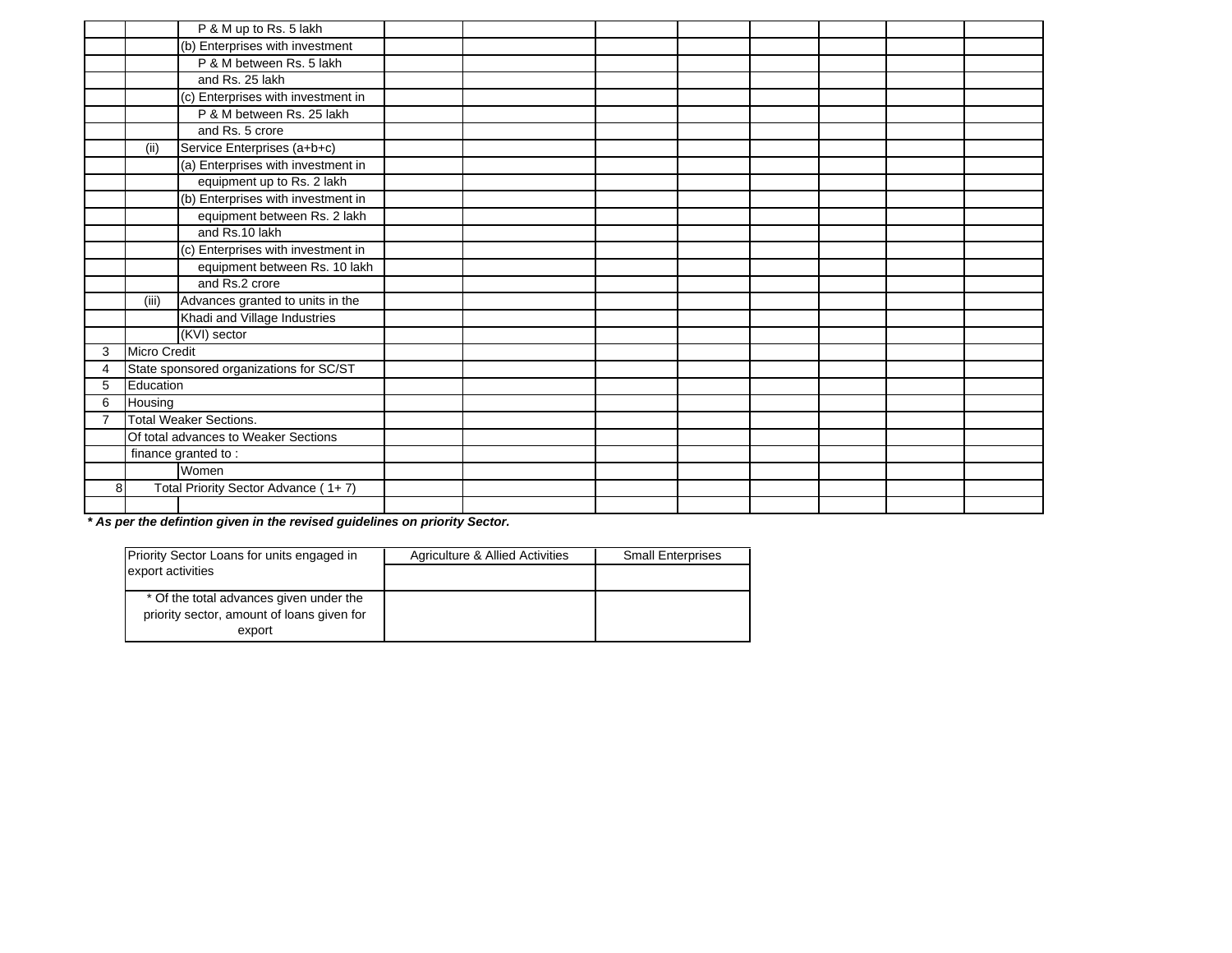**Statement II** Part B

**Priority Sector Advances by UCBs as on 31st March ………**

**Name of the Bank**

*( Accounts in actual, Amount in Rs Lakhs)*

| <b>State / Union Territories</b> | <b>Total</b> | <b>Total</b> | Of which to SC |             | Of which ST |             |          | Of which Minorities |
|----------------------------------|--------------|--------------|----------------|-------------|-------------|-------------|----------|---------------------|
|                                  | No. of       | Amount       | No. of         | Amount      | No. of      | Amount      | No. of   | Amount              |
|                                  | Accounts     | Outstanding  | Accounts       | Outstandino | Accounts    | Outstanding | Accounts | Outstanding         |
| <b>ASSAM</b>                     |              |              |                |             |             |             |          |                     |
| <b>MEGHALAYA</b>                 |              |              |                |             |             |             |          |                     |
| <b>MIZORAM</b>                   |              |              |                |             |             |             |          |                     |
| <b>BIHAR</b>                     |              |              |                |             |             |             |          |                     |
| <b>JHARKHAND</b>                 |              |              |                |             |             |             |          |                     |
| <b>ARUNACHAL PRADESH</b>         |              |              |                |             |             |             |          |                     |
| <b>WEST BENGAL</b>               |              |              |                |             |             |             |          |                     |
| <b>NAGALAND</b>                  |              |              |                |             |             |             |          |                     |
| <b>MANIPUR</b>                   |              |              |                |             |             |             |          |                     |
| <b>ORISSA</b>                    |              |              |                |             |             |             |          |                     |
| <b>SIKKIM</b>                    |              |              |                |             |             |             |          |                     |
| <b>TRIPURA</b>                   |              |              |                |             |             |             |          |                     |
| <b>ANDMAN &amp; NICOBAR</b>      |              |              |                |             |             |             |          |                     |
| <b>UTTAR PRADESH</b>             |              |              |                |             |             |             |          |                     |
| <b>UTTARAKHAND</b>               |              |              |                |             |             |             |          |                     |
| <b>DELHI</b>                     |              |              |                |             |             |             |          |                     |
| <b>PUNJAB</b>                    |              |              |                |             |             |             |          |                     |
| <b>HARYANA</b>                   |              |              |                |             |             |             |          |                     |
| <b>CHANDIGARH</b>                |              |              |                |             |             |             |          |                     |
| <b>JAMMU &amp; KASHMIR</b>       |              |              |                |             |             |             |          |                     |
| <b>HIMACHAL PRADESH</b>          |              |              |                |             |             |             |          |                     |
| <b>RAJASTHAN</b>                 |              |              |                |             |             |             |          |                     |
| <b>GUJARAT</b>                   |              |              |                |             |             |             |          |                     |
| <b>MAHARASHTRA</b>               |              |              |                |             |             |             |          |                     |
| <b>DAMAN &amp; DIU</b>           |              |              |                |             |             |             |          |                     |
| <b>GOA</b>                       |              |              |                |             |             |             |          |                     |
| <b>DADRA &amp; NAGAR HAVELI</b>  |              |              |                |             |             |             |          |                     |
| <b>MADHYA PRADESH</b>            |              |              |                |             |             |             |          |                     |
| <b>CHATTISGARH</b>               |              |              |                |             |             |             |          |                     |
| <b>ANDHRA PRADESH</b>            |              |              |                |             |             |             |          |                     |
| KARNATAKA                        |              |              |                |             |             |             |          |                     |
| <b>LAKSHADWEEP</b>               |              |              |                |             |             |             |          |                     |
| <b>TAMIL NADU</b>                |              |              |                |             |             |             |          |                     |
| <b>KERALA</b>                    |              |              |                |             |             |             |          |                     |
| <b>PONDICHERRY</b>               |              |              |                |             |             |             |          |                     |
| <b>ALL INDIA</b>                 |              |              |                |             |             |             |          |                     |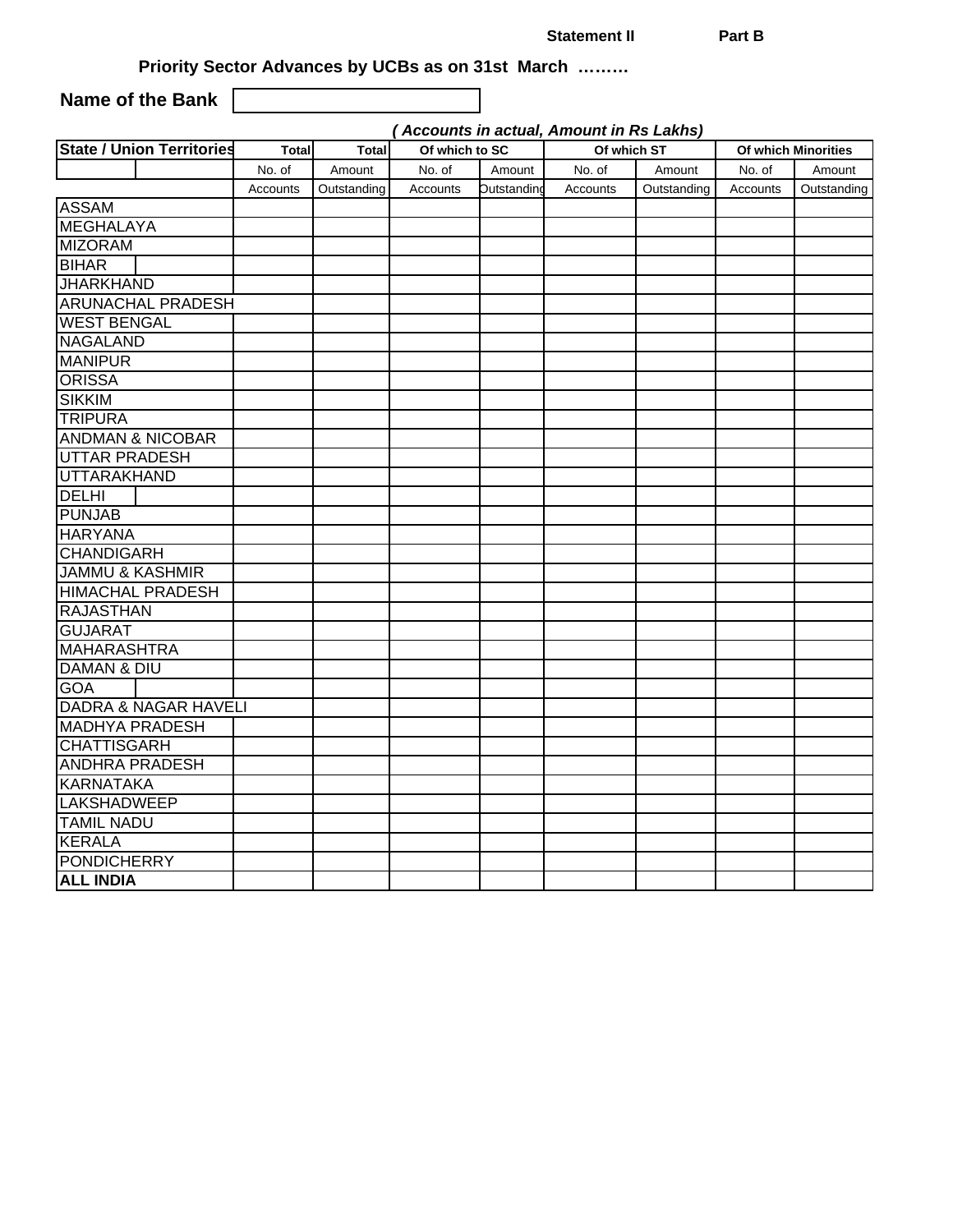## **Statement II Part C**

**Disbursal of Advances during the year under Priority Sector to Weaker Sections as on 31st March**

| <b>NAME OF THE BANK</b>          |                        |                        |                                          |        |                    |                          |          |                                  |
|----------------------------------|------------------------|------------------------|------------------------------------------|--------|--------------------|--------------------------|----------|----------------------------------|
|                                  |                        |                        | (Accounts in actual, Amount in Rs. Lakh) |        |                    |                          |          |                                  |
| <b>State / Union Territories</b> | <b>Total</b><br>No. of | <b>Total</b><br>Amount | Of which to SC<br>No. of                 | Amount | No. of             | Of which to ST<br>Amount | No. of   | Of which to Minorities<br>Amount |
|                                  | Accounts               | <b>Disbursed</b>       | Accounts                                 |        | Disbursed Accounts | Disbursed                | Accounts | Disbursed                        |
| <b>ASSAM</b>                     |                        |                        |                                          |        |                    |                          |          |                                  |
| <b>MEGHALAYA</b>                 |                        |                        |                                          |        |                    |                          |          |                                  |
| <b>MIZORAM</b>                   |                        |                        |                                          |        |                    |                          |          |                                  |
| <b>BIHAR</b>                     |                        |                        |                                          |        |                    |                          |          |                                  |
| <b>JHARKHAND</b>                 |                        |                        |                                          |        |                    |                          |          |                                  |
| <b>ARUNACHAL PRADESH</b>         |                        |                        |                                          |        |                    |                          |          |                                  |
| <b>WEST BENGAL</b>               |                        |                        |                                          |        |                    |                          |          |                                  |
| <b>NAGALAND</b>                  |                        |                        |                                          |        |                    |                          |          |                                  |
| <b>MANIPUR</b>                   |                        |                        |                                          |        |                    |                          |          |                                  |
| <b>ORISSA</b>                    |                        |                        |                                          |        |                    |                          |          |                                  |
| <b>SIKKIM</b>                    |                        |                        |                                          |        |                    |                          |          |                                  |
| <b>TRIPURA</b>                   |                        |                        |                                          |        |                    |                          |          |                                  |
| <b>ANDAMAN &amp; NICOBAR</b>     |                        |                        |                                          |        |                    |                          |          |                                  |
| <b>UTTAR PRADESH</b>             |                        |                        |                                          |        |                    |                          |          |                                  |
| <b>UTTARAKHAND</b>               |                        |                        |                                          |        |                    |                          |          |                                  |
| <b>DELHI</b>                     |                        |                        |                                          |        |                    |                          |          |                                  |
| <b>PUNJAB</b>                    |                        |                        |                                          |        |                    |                          |          |                                  |
| <b>HARYANA</b>                   |                        |                        |                                          |        |                    |                          |          |                                  |
| <b>CHANDIGARH</b>                |                        |                        |                                          |        |                    |                          |          |                                  |
| <b>JAMMU &amp; KASHMIR</b>       |                        |                        |                                          |        |                    |                          |          |                                  |
| <b>HIMACHAL PRADESH</b>          |                        |                        |                                          |        |                    |                          |          |                                  |
| <b>RAJASTHAN</b>                 |                        |                        |                                          |        |                    |                          |          |                                  |
| <b>GUJARAT</b>                   |                        |                        |                                          |        |                    |                          |          |                                  |
| <b>MAHARASHTRA</b>               |                        |                        |                                          |        |                    |                          |          |                                  |
| <b>DAMAN &amp; DIU</b>           |                        |                        |                                          |        |                    |                          |          |                                  |
| GOA                              |                        |                        |                                          |        |                    |                          |          |                                  |
| DADRA & NAGAR HAVELI             |                        |                        |                                          |        |                    |                          |          |                                  |
| <b>MADHYA PRADESH</b>            |                        |                        |                                          |        |                    |                          |          |                                  |
| <b>CHATTISGARH</b>               |                        |                        |                                          |        |                    |                          |          |                                  |
| <b>ANDHRA PRADESH</b>            |                        |                        |                                          |        |                    |                          |          |                                  |
| <b>KARNATAKA</b>                 |                        |                        |                                          |        |                    |                          |          |                                  |
| <b>LAKSHADWEEP</b>               |                        |                        |                                          |        |                    |                          |          |                                  |
| <b>TAMIL NADU</b>                |                        |                        |                                          |        |                    |                          |          |                                  |
| <b>KERALA</b>                    |                        |                        |                                          |        |                    |                          |          |                                  |
| <b>PONDICHERRY</b>               |                        |                        |                                          |        |                    |                          |          |                                  |
| <b>All India</b>                 |                        |                        |                                          |        |                    |                          |          |                                  |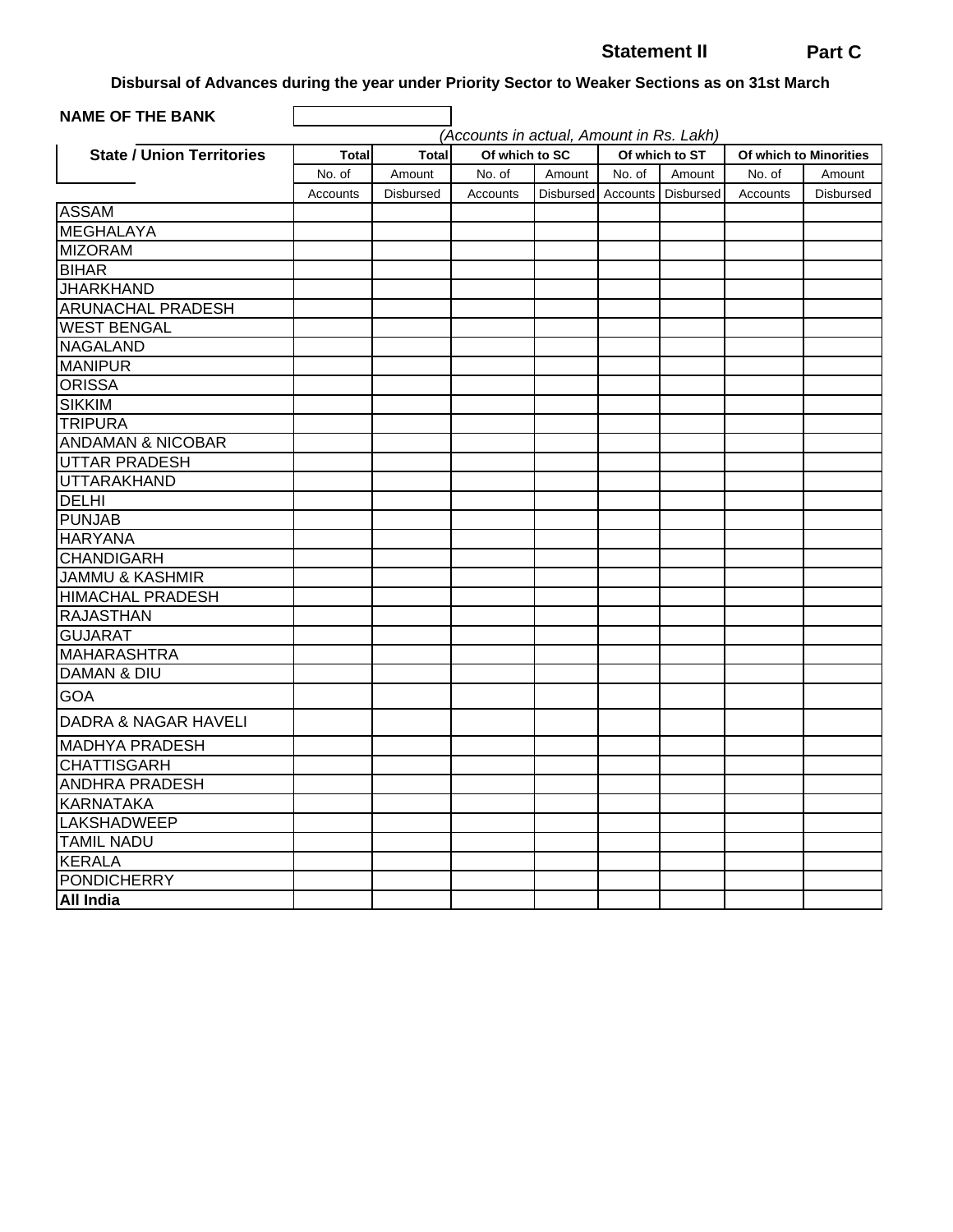**Statement II Part D** 

 **Minority Communities vis-à-vis Overall Priority Sector Advances as on 31st March Statement showing Priority Sector Advances granted to the Members of specified**

|                | <b>Bank Name</b>                  |        |                   |        |                |        |                  |        |              |        |                     |        |                           |        |           |                          |      |
|----------------|-----------------------------------|--------|-------------------|--------|----------------|--------|------------------|--------|--------------|--------|---------------------|--------|---------------------------|--------|-----------|--------------------------|------|
|                | Part 'B' - For all Districts in t |        |                   |        |                |        |                  |        |              |        |                     |        | (No. of $A$ /cs - Actuals |        |           | (Amount in lakhs of Rs.) |      |
|                |                                   |        |                   |        |                |        |                  |        |              |        |                     |        |                           |        |           |                          |      |
|                |                                   |        | <b>Christians</b> |        | <b>Muslims</b> |        | <b>Buddhists</b> |        | <b>Sikhs</b> |        | <b>Zoroastrians</b> |        | Total 'A'                 |        | Other 'B' | Total P/S Adv.           |      |
| Sr.            | <b>State/Union Territory</b>      |        |                   |        |                |        |                  |        |              |        |                     |        |                           |        |           | in all districts 'C'     |      |
| No.            |                                   |        |                   |        |                |        |                  |        |              |        |                     |        |                           |        |           |                          |      |
|                |                                   | No. of | Amt.              | No. of | Amt.           | No. of | Amt.             | No. of | Amt.         | No. of | Amt.                | No. of | Amt.                      | No. of | Amt.      | No. of                   | Amt. |
|                |                                   | A/cs.  | O/S.              | A/cs.  | O/S.           | A/cs.  | O/S.             | A/cs.  | O/S.         | A/cs.  | O/S.                | A/cs.  | O/S.                      | A/cs.  | O/S.      | A/cs.                    | O/S. |
| $\mathbf{1}$   | Haryana                           |        |                   |        |                |        |                  |        |              |        |                     |        |                           |        |           |                          |      |
| 2              | Himachal Pradesh                  |        |                   |        |                |        |                  |        |              |        |                     |        |                           |        |           |                          |      |
| 3              | Jammu & Kashmir                   |        |                   |        |                |        |                  |        |              |        |                     |        |                           |        |           |                          |      |
| $\overline{4}$ | Punjab                            |        |                   |        |                |        |                  |        |              |        |                     |        |                           |        |           |                          |      |
| 5              | Rajasthan                         |        |                   |        |                |        |                  |        |              |        |                     |        |                           |        |           |                          |      |
| 6              | Chandigarh                        |        |                   |        |                |        |                  |        |              |        |                     |        |                           |        |           |                          |      |
| $\overline{7}$ | Delhi                             |        |                   |        |                |        |                  |        |              |        |                     |        |                           |        |           |                          |      |
| 8              | Assam                             |        |                   |        |                |        |                  |        |              |        |                     |        |                           |        |           |                          |      |
| 9              | Manipur                           |        |                   |        |                |        |                  |        |              |        |                     |        |                           |        |           |                          |      |
| 10             | Meghalaya                         |        |                   |        |                |        |                  |        |              |        |                     |        |                           |        |           |                          |      |
| 11             | Nagaland                          |        |                   |        |                |        |                  |        |              |        |                     |        |                           |        |           |                          |      |
| 12             | Tripura                           |        |                   |        |                |        |                  |        |              |        |                     |        |                           |        |           |                          |      |
| 13             | Arunachal Pradesh                 |        |                   |        |                |        |                  |        |              |        |                     |        |                           |        |           |                          |      |
| 14             | Mizoram                           |        |                   |        |                |        |                  |        |              |        |                     |        |                           |        |           |                          |      |
| 15             | Sikkim                            |        |                   |        |                |        |                  |        |              |        |                     |        |                           |        |           |                          |      |
| 16             | <b>Bihar</b>                      |        |                   |        |                |        |                  |        |              |        |                     |        |                           |        |           |                          |      |
| 17             | Orissa                            |        |                   |        |                |        |                  |        |              |        |                     |        |                           |        |           |                          |      |
| 18             | <b>West Bengal</b>                |        |                   |        |                |        |                  |        |              |        |                     |        |                           |        |           |                          |      |
| 19             | Andaman & Nicobar Islands         |        |                   |        |                |        |                  |        |              |        |                     |        |                           |        |           |                          |      |
| 20             | Madhya Pradesh                    |        |                   |        |                |        |                  |        |              |        |                     |        |                           |        |           |                          |      |
| 21             | <b>Uttar Pradesh</b>              |        |                   |        |                |        |                  |        |              |        |                     |        |                           |        |           |                          |      |
| 22             | Gujarat                           |        |                   |        |                |        |                  |        |              |        |                     |        |                           |        |           |                          |      |
| 23             | Maharashtra                       |        |                   |        |                |        |                  |        |              |        |                     |        |                           |        |           |                          |      |
| 24             | Goa                               |        |                   |        |                |        |                  |        |              |        |                     |        |                           |        |           |                          |      |
| 25             | Daman & Diu                       |        |                   |        |                |        |                  |        |              |        |                     |        |                           |        |           |                          |      |
| 26             | Dadra & Nagar Haveli              |        |                   |        |                |        |                  |        |              |        |                     |        |                           |        |           |                          |      |
| 27             | Andhra Pradesh                    |        |                   |        |                |        |                  |        |              |        |                     |        |                           |        |           |                          |      |
| 28             | Karnataka                         |        |                   |        |                |        |                  |        |              |        |                     |        |                           |        |           |                          |      |
| 29             | Kerala                            |        |                   |        |                |        |                  |        |              |        |                     |        |                           |        |           |                          |      |
| 30             | <b>Tamil Nadu</b>                 |        |                   |        |                |        |                  |        |              |        |                     |        |                           |        |           |                          |      |
| 31             | Pondicherry                       |        |                   |        |                |        |                  |        |              |        |                     |        |                           |        |           |                          |      |
| 32             | Lakshadweep                       |        |                   |        |                |        |                  |        |              |        |                     |        |                           |        |           |                          |      |
|                | <b>All India</b>                  |        |                   |        |                |        |                  |        |              |        |                     |        |                           |        |           |                          |      |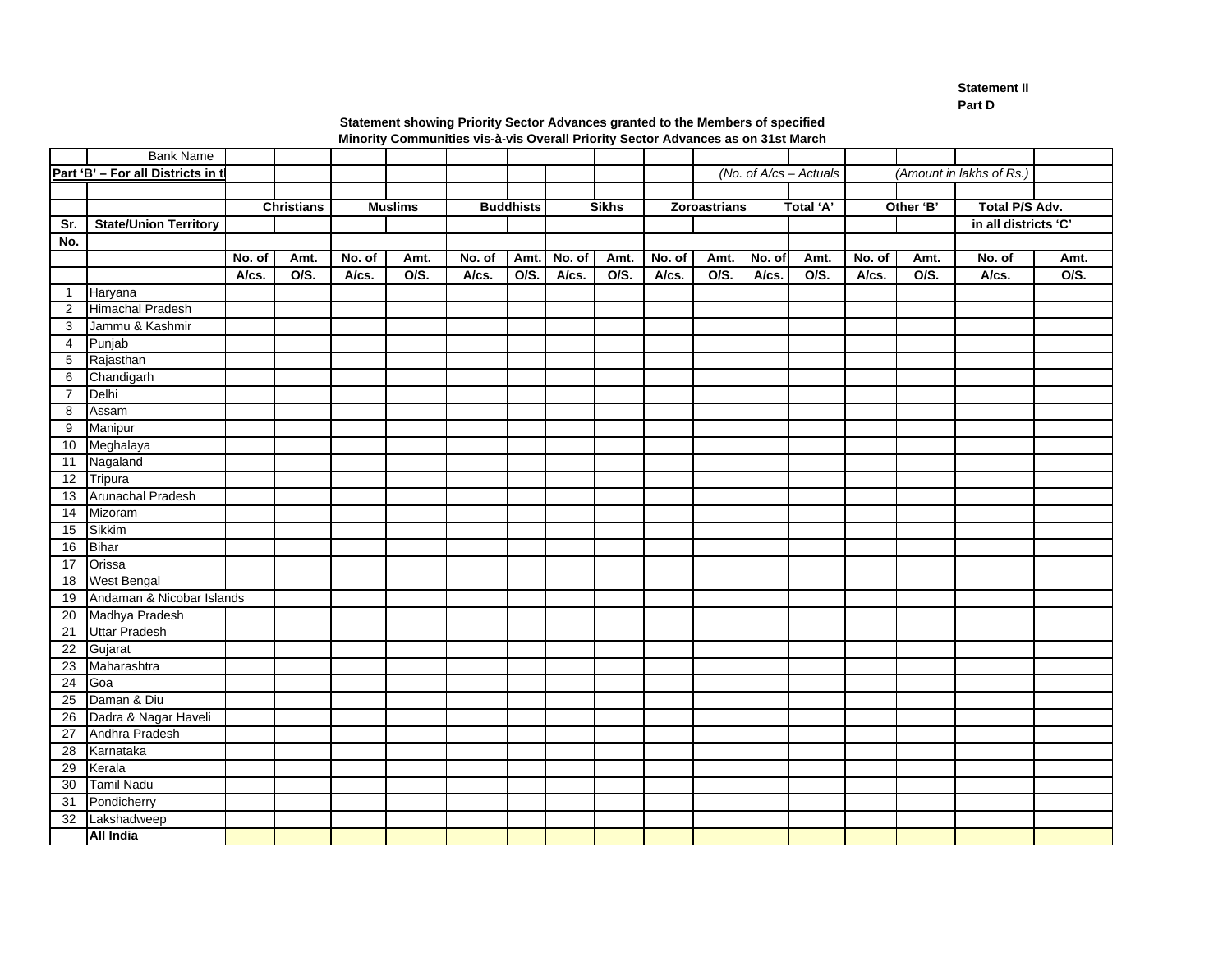**Statement II** 

**Part E** 

**Statement showing Priority Sector Advances granted to the Members of specified**

 **Minority Communities in minority concentarted districts vis-a-vis Overall Priority Sec**

**Part 'A' - For Identified Districts**

 **Bank Name**

|                 | <u>Fail A FFUI Identified Districts</u> |        |                    |        |              |        |                  |        |               |        |                      |        |                   |        |                   |                                          |     |      |
|-----------------|-----------------------------------------|--------|--------------------|--------|--------------|--------|------------------|--------|---------------|--------|----------------------|--------|-------------------|--------|-------------------|------------------------------------------|-----|------|
|                 |                                         |        |                    |        |              |        |                  |        |               |        |                      |        |                   |        |                   | Total PS Adv in all identified districts |     |      |
|                 |                                         | No. of | Christians<br>Amt. | No. of | Muslims      | No. of | <b>Buddhists</b> | No. of | Sikhs<br>Amt. | No. of | Zoroastrians<br>Amt. | No. of | Total 'A'<br>Amt. | No. of | Other 'B'<br>Amt. | No. of                                   | 'C' | Amt. |
|                 |                                         | A/cs.  | O/S.               | A/cs.  | Amt.<br>O/S. | A/cs.  | Amt.<br>O/S.     | A/cs.  | O/S.          | A/cs.  | O/S.                 | A/cs.  | O/S.              | A/cs.  | O/S.              | A/cs.                                    |     | O/S. |
|                 | <b>Andamans</b>                         |        |                    |        |              |        |                  |        |               |        |                      |        |                   |        |                   |                                          |     |      |
| $\overline{1}$  | Nicobars                                |        |                    |        |              |        |                  |        |               |        |                      |        |                   |        |                   |                                          |     |      |
| 2               | Andamans                                |        |                    |        |              |        |                  |        |               |        |                      |        |                   |        |                   |                                          |     |      |
|                 | <b>Andhra Pradesh</b>                   |        |                    |        |              |        |                  |        |               |        |                      |        |                   |        |                   |                                          |     |      |
| $\mathbf{3}$    | Hyderabad                               |        |                    |        |              |        |                  |        |               |        |                      |        |                   |        |                   |                                          |     |      |
|                 | <b>Arunachal Pradesh</b>                |        |                    |        |              |        |                  |        |               |        |                      |        |                   |        |                   |                                          |     |      |
| 4               | Tawang                                  |        |                    |        |              |        |                  |        |               |        |                      |        |                   |        |                   |                                          |     |      |
| $5\phantom{.0}$ | Changlang                               |        |                    |        |              |        |                  |        |               |        |                      |        |                   |        |                   |                                          |     |      |
| 6               | Tirap                                   |        |                    |        |              |        |                  |        |               |        |                      |        |                   |        |                   |                                          |     |      |
| $\overline{7}$  | West Kameng                             |        |                    |        |              |        |                  |        |               |        |                      |        |                   |        |                   |                                          |     |      |
| 8               | Param Pare                              |        |                    |        |              |        |                  |        |               |        |                      |        |                   |        |                   |                                          |     |      |
| 9               | Lower Subansiri                         |        |                    |        |              |        |                  |        |               |        |                      |        |                   |        |                   |                                          |     |      |
| 10              | East Kameng                             |        |                    |        |              |        |                  |        |               |        |                      |        |                   |        |                   |                                          |     |      |
|                 | <b>Assam</b>                            |        |                    |        |              |        |                  |        |               |        |                      |        |                   |        |                   |                                          |     |      |
| 11              | Dhubri                                  |        |                    |        |              |        |                  |        |               |        |                      |        |                   |        |                   |                                          |     |      |
| 12              | Goalpara                                |        |                    |        |              |        |                  |        |               |        |                      |        |                   |        |                   |                                          |     |      |
| 13              | Barpeta                                 |        |                    |        |              |        |                  |        |               |        |                      |        |                   |        |                   |                                          |     |      |
| 14              | Hailakandi                              |        |                    |        |              |        |                  |        |               |        |                      |        |                   |        |                   |                                          |     |      |
| 15              | Karimganj                               |        |                    |        |              |        |                  |        |               |        |                      |        |                   |        |                   |                                          |     |      |
| 16              | Nagaon                                  |        |                    |        |              |        |                  |        |               |        |                      |        |                   |        |                   |                                          |     |      |
| 17              | Marigaon                                |        |                    |        |              |        |                  |        |               |        |                      |        |                   |        |                   |                                          |     |      |
| 18              | Darrang                                 |        |                    |        |              |        |                  |        |               |        |                      |        |                   |        |                   |                                          |     |      |
| 19              | Bongaigaon                              |        |                    |        |              |        |                  |        |               |        |                      |        |                   |        |                   |                                          |     |      |
| 20              | Cachar                                  |        |                    |        |              |        |                  |        |               |        |                      |        |                   |        |                   |                                          |     |      |
| 21              | Kokrajhar                               |        |                    |        |              |        |                  |        |               |        |                      |        |                   |        |                   |                                          |     |      |
| 22              | North Cachar Hills                      |        |                    |        |              |        |                  |        |               |        |                      |        |                   |        |                   |                                          |     |      |
| 23              | Kamrup                                  |        |                    |        |              |        |                  |        |               |        |                      |        |                   |        |                   |                                          |     |      |
|                 | <b>Bihar</b>                            |        |                    |        |              |        |                  |        |               |        |                      |        |                   |        |                   |                                          |     |      |
| 24              | Kishanganj                              |        |                    |        |              |        |                  |        |               |        |                      |        |                   |        |                   |                                          |     |      |
| 25              | Kathiar                                 |        |                    |        |              |        |                  |        |               |        |                      |        |                   |        |                   |                                          |     |      |
| 26              | Araria                                  |        |                    |        |              |        |                  |        |               |        |                      |        |                   |        |                   |                                          |     |      |
| 27              | Purnia                                  |        |                    |        |              |        |                  |        |               |        |                      |        |                   |        |                   |                                          |     |      |
| 28<br>29        | Sitamarhi                               |        |                    |        |              |        |                  |        |               |        |                      |        |                   |        |                   |                                          |     |      |
| 30              | Darbhanga<br>Paschim Champaran          |        |                    |        |              |        |                  |        |               |        |                      |        |                   |        |                   |                                          |     |      |
|                 | Delhi                                   |        |                    |        |              |        |                  |        |               |        |                      |        |                   |        |                   |                                          |     |      |
| 31              | Central                                 |        |                    |        |              |        |                  |        |               |        |                      |        |                   |        |                   |                                          |     |      |
| 32              | North East                              |        |                    |        |              |        |                  |        |               |        |                      |        |                   |        |                   |                                          |     |      |
|                 | Goa                                     |        |                    |        |              |        |                  |        |               |        |                      |        |                   |        |                   |                                          |     |      |
| 33              | South Goa                               |        |                    |        |              |        |                  |        |               |        |                      |        |                   |        |                   |                                          |     |      |
|                 | Haryana                                 |        |                    |        |              |        |                  |        |               |        |                      |        |                   |        |                   |                                          |     |      |
| 34              | Gurgaon                                 |        |                    |        |              |        |                  |        |               |        |                      |        |                   |        |                   |                                          |     |      |
| 35              | Sirsa                                   |        |                    |        |              |        |                  |        |               |        |                      |        |                   |        |                   |                                          |     |      |
|                 |                                         |        |                    |        |              |        |                  |        |               |        |                      |        |                   |        |                   |                                          |     |      |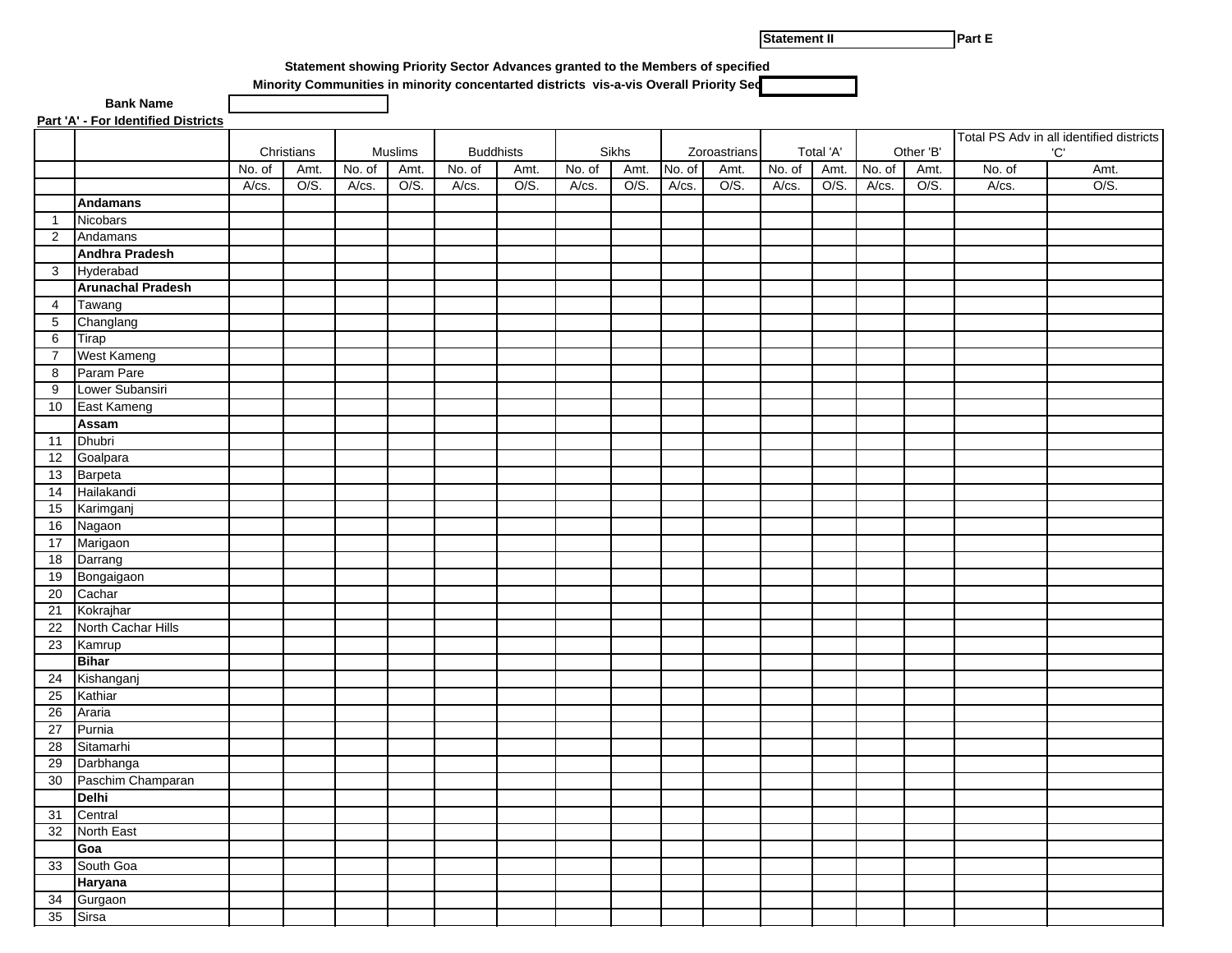|    | <b>Himachal Pradesh</b> |  |  |  |  |  |  |  |  |
|----|-------------------------|--|--|--|--|--|--|--|--|
| 36 | Lahul & Spiti           |  |  |  |  |  |  |  |  |
| 37 | Kinnaur                 |  |  |  |  |  |  |  |  |
|    | Jammu & Kashmir         |  |  |  |  |  |  |  |  |
| 38 | Leh (Ladakh)            |  |  |  |  |  |  |  |  |
|    | <b>Jharkhand</b>        |  |  |  |  |  |  |  |  |
| 39 | Pakaur                  |  |  |  |  |  |  |  |  |
| 40 | Sahibganj               |  |  |  |  |  |  |  |  |
| 41 | Gumla                   |  |  |  |  |  |  |  |  |
| 42 | Ranchi                  |  |  |  |  |  |  |  |  |
|    | Karnataka               |  |  |  |  |  |  |  |  |
| 43 | Dakshina Kannada        |  |  |  |  |  |  |  |  |
| 44 | Bidar                   |  |  |  |  |  |  |  |  |
| 45 | Gulbarga                |  |  |  |  |  |  |  |  |
|    | Kerala                  |  |  |  |  |  |  |  |  |
| 46 | Malappuram              |  |  |  |  |  |  |  |  |
| 47 | Ernakulam               |  |  |  |  |  |  |  |  |
| 48 | Kottayam                |  |  |  |  |  |  |  |  |
| 49 | Idukki                  |  |  |  |  |  |  |  |  |
| 50 | Wayanad                 |  |  |  |  |  |  |  |  |
| 51 | Pathanamthitta          |  |  |  |  |  |  |  |  |
| 52 | Kozhikode               |  |  |  |  |  |  |  |  |
| 53 | Kasaragod               |  |  |  |  |  |  |  |  |
| 54 | Thrissur                |  |  |  |  |  |  |  |  |
| 55 | Kannur                  |  |  |  |  |  |  |  |  |
| 56 | Kollam                  |  |  |  |  |  |  |  |  |
| 57 | Thiruvananthapuram      |  |  |  |  |  |  |  |  |
| 58 | Palkkad                 |  |  |  |  |  |  |  |  |
| 59 | Alappuzha               |  |  |  |  |  |  |  |  |
|    | Madhya (P)              |  |  |  |  |  |  |  |  |
| 60 | Bhopal                  |  |  |  |  |  |  |  |  |
|    | Maharashtra             |  |  |  |  |  |  |  |  |
| 61 | Akola                   |  |  |  |  |  |  |  |  |
| 62 | Mumbai                  |  |  |  |  |  |  |  |  |
| 63 | Aurangabad              |  |  |  |  |  |  |  |  |
| 64 | Mumbai (Suburban)       |  |  |  |  |  |  |  |  |
| 65 | Amravati                |  |  |  |  |  |  |  |  |
| 66 | Buldana                 |  |  |  |  |  |  |  |  |
| 67 | Parbhani                |  |  |  |  |  |  |  |  |
| 68 | Wasim                   |  |  |  |  |  |  |  |  |
| 69 | Hingoli                 |  |  |  |  |  |  |  |  |
|    | <b>Manipur</b>          |  |  |  |  |  |  |  |  |
| 70 | Tamenglong              |  |  |  |  |  |  |  |  |
| 71 | <b>Ukhrul</b>           |  |  |  |  |  |  |  |  |
| 72 | Churachandpur           |  |  |  |  |  |  |  |  |
| 73 | Chandel                 |  |  |  |  |  |  |  |  |
| 74 | Senapati                |  |  |  |  |  |  |  |  |
| 75 | Thoubal                 |  |  |  |  |  |  |  |  |
|    | Meghalaya               |  |  |  |  |  |  |  |  |
|    | 76 West Garo Hills      |  |  |  |  |  |  |  |  |
|    | <b>Mizoram</b>          |  |  |  |  |  |  |  |  |
| 77 | Lawngtlai               |  |  |  |  |  |  |  |  |